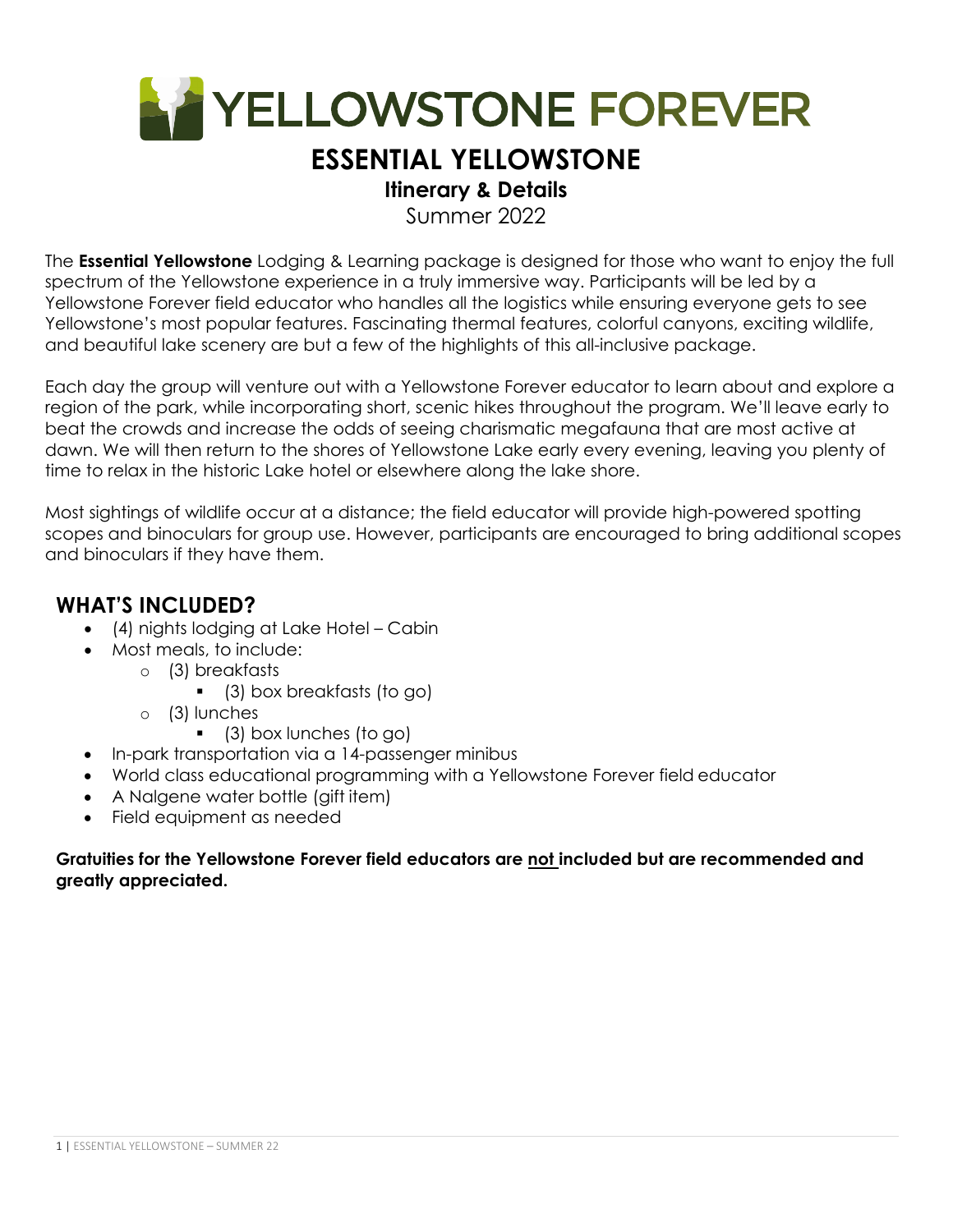## **WHY CHOOSE A LODGING & LEARNING PROGRAM?**

These award-winning Lodging & Learning packages are developed through a partnership with Yellowstone National Park Lodges and Yellowstone Forever. These packages combine the best lodging locations with an exceptional immersive field education experience. Here's why this package stands out:

- **Yellowstone Forever is Yellowstone National Park's official nonprofit education and fundraising partner.** Yellowstone Forever's mission is to protect, preserve, and enhance Yellowstone National Park through education and philanthropy. To learn more about Yellowstone Forever, visit our website, yellowstone.org.
- **Support Yellowstone National Park.** Proceeds collected by Yellowstone Forever educational programs are used to preserve Yellowstone National Park and provide more opportunities for people to experience its magic.
- **Yellowstone Forever Field Educators are world class.** The Yellowstone Institute has been providing in-depth educational programs in Yellowstone for over 40 years. Yellowstone Forever field educators are among the best experts in Yellowstone. Educational staff are passionate professionals with significant training who are dedicating their careers to this vital work. They live in the Yellowstone ecosystem, they work and train alongside park researchers and educators, and thus can provide accurate and exciting behind the scenes perspectives on the park's natural and cultural history. They know where to go and when, and they handle all the details to make the experience as enjoyable as possible.
- **Small group size.** Lodging & Learning programs have a max capacity of 13. The program capacity size allows participants to enjoy camaraderie with fellow participants and receive more attention in a small group setting. It allows the educator to take an inquirybased approach to learning and tailoring the experience to the group's specific interests.
- **Essential equipment provided.** Yellowstone Forever provides high-quality scoping equipment to bring distant wildlife into crisp, clear view. Educators are at a minimum Wilderness First Aid certified. They carry a first aid kit and handheld radio during all outings and provide bear spray to participants if hiking in bear country. Additionally, they incorporate teaching aids such as skulls, tracks, pelts, books, I-Pads with videos, and test equipment such as temperature guns for thermal features.
- **Incredible in-park lodging.** All lodging in this package is in the park, within short walking distance from popular features and spectacular scenery. This minimizes drive time during daily outings and allows more time to enjoy the park's features at a relaxing pace. It also allows more time in the evenings, after daily outings, to relax and enjoy the beautiful surroundings.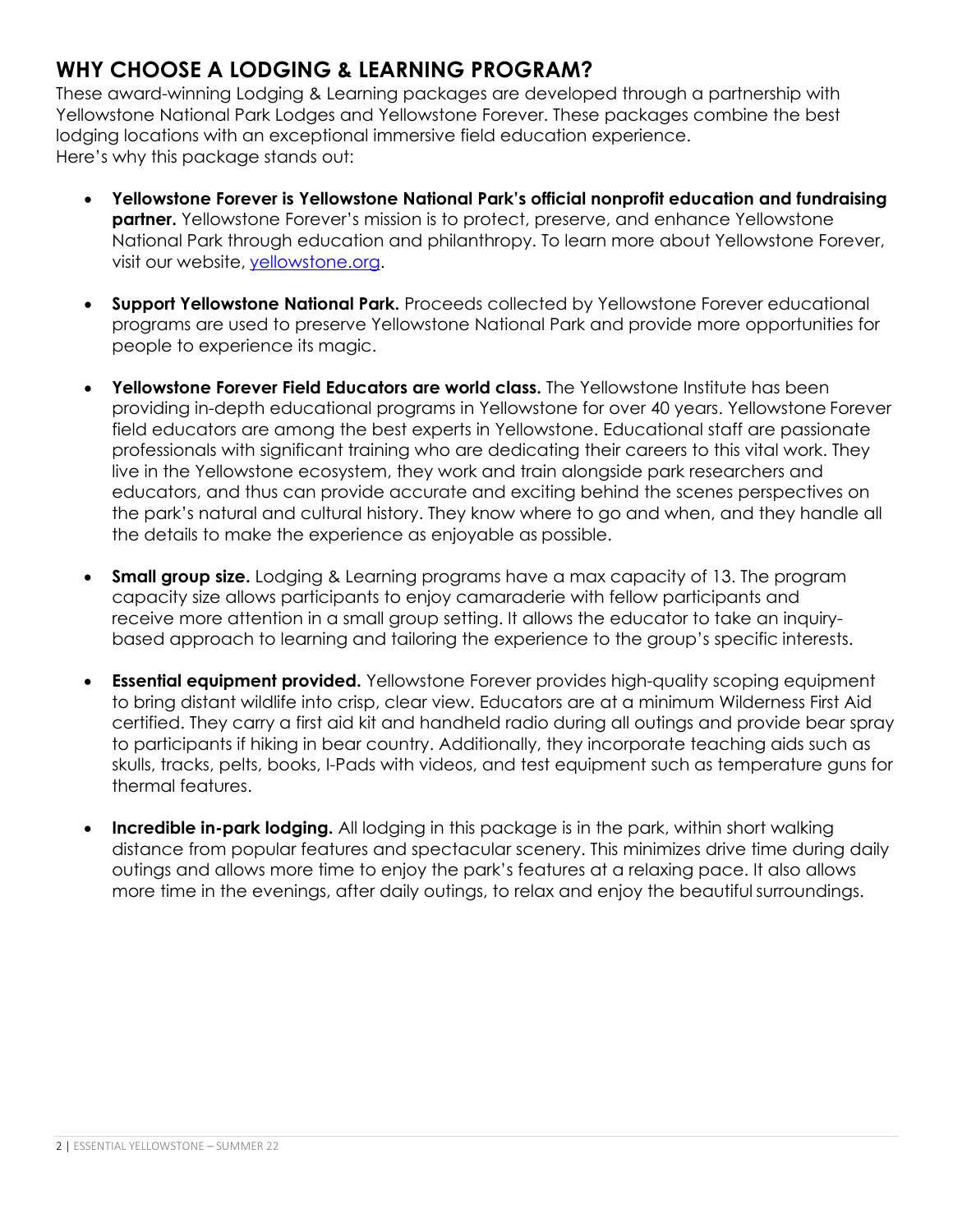## **PROGRAM ITINERARY**

The itinerary is designed to take advantage of the best opportunities in the park, but may be adjusted to adapt to weather conditions, wildlife activity, holidays, and road construction.

## **Day 1 Welcome and Orientation**

Participants are welcome to check into the Lake Hotel beginning at 4:30 p.m. After checking in, guests will meet a Yellowstone Forever field educator for an orientation. Education staff will go over the program itinerary, discuss clothing and equipment needed for daily outings, and answer any questions participants may have. *This evening guests are responsible for dinner on their own and will be spending this night at the Lake Hotel.* 

## **7:00 p.m. Orientation at Lake Hotel Conference Room**

*Specific room to be determined; ask front desk for directions.* 

## **Day 2 Old Faithful & Yellowstone's Many Thermal Features**

This day we'll head to the Old Faithful area and surrounding geyser basins to explore a myriad of captivating thermal features. The Yellowstone Forever field educator will introduce you to the exciting geology of the Yellowstone volcano and underground magma chamber. You'll learn how geysers, hot springs, mud pots, and fumaroles are formed. We'll delve into the science behind the vivid colors surrounding the hot springs, the microscopic life found in them, and applications in modern science and technology.

*This evening guests are responsible for dinner on their own and will be spending this night at the Lake Hotel.* 

**8:00 a.m. Depart Lake Hotel**  *Hot beverages and box breakfast in the field*  **Exploring Old Faithful and surrounding areas on boardwalks and trails**  *Deli lunch in the field* 

### **4:30 p.m. Return Lake Hotel**

## **Day 3 Yellowstone Lake**

This day will begin with a private chartered boat tour of Yellowstone Lake. We will dock the boat at Frank Island and disembark to explore the coastline habitat. Here you'll have time to relax, reflect, and take in the panoramic views of this large high elevation lake from a remote island. Throughout the day, the Yellowstone Forever field educator will discuss the ecology of the lake and current efforts to save native fish populations. You'll also visit the site of a shipwreck and learn some interesting history!

*This evening guests are responsible for dinner on their own and will be spending this night at the Lake Hotel.* 

### **8:00 a.m. Depart Lake Hotel**

*Hot beverages and box breakfast in the field*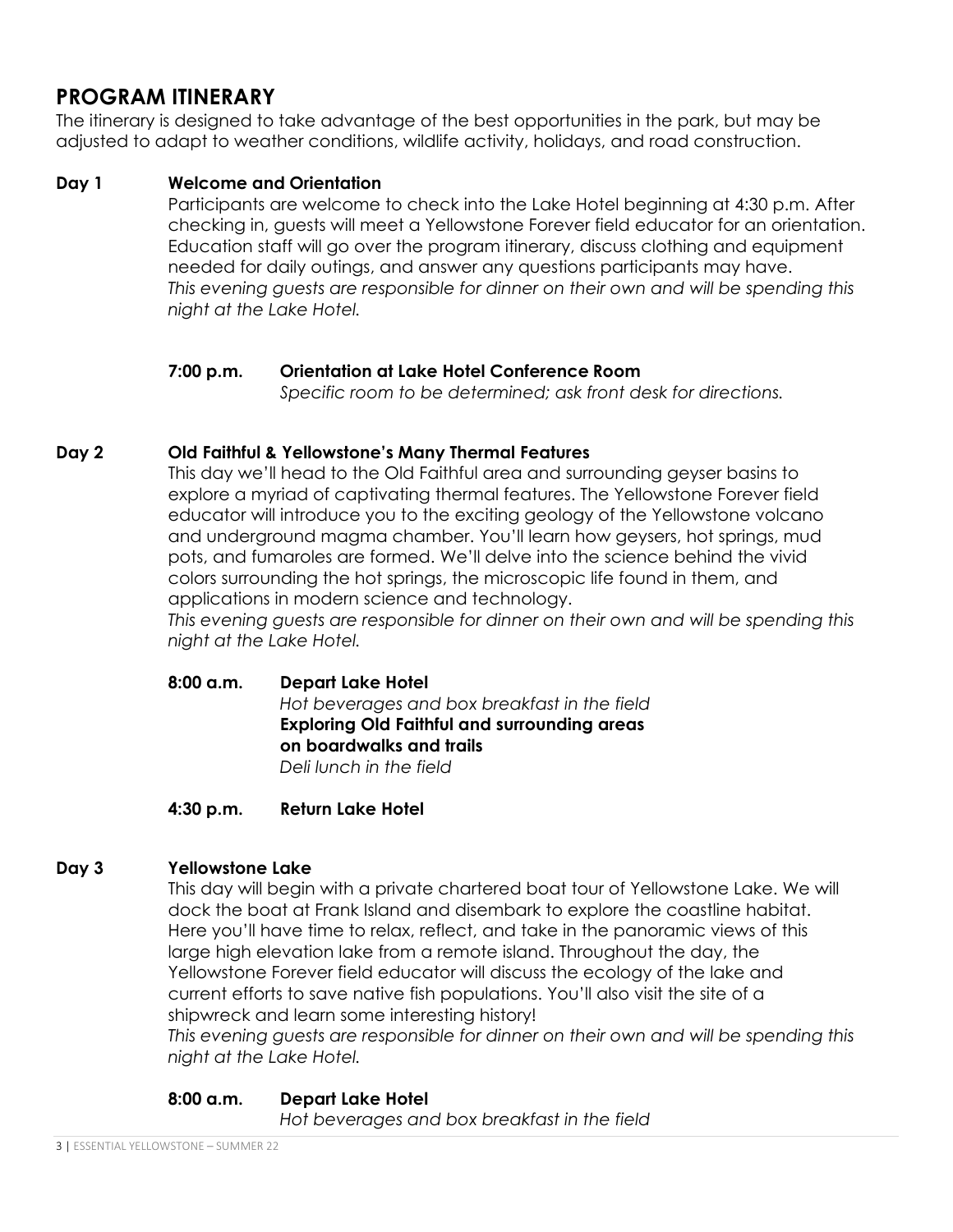### **Chartered boat tour of Yellowstone Lake**

*Deli lunch in the field* 

#### **3:00 p.m. Return Lake Hotel**

### **Day 4 Grand Canyon of the Yellowstone & Hayden Valley**

On this final day, participants will head out early for wildlife watching in Hayden Valley. The group will enjoy hiking and sightseeing along the rims of the iconic Grand Canyon of the Yellowstone. The field educator will lead the group to locations where the group can enjoy breathtaking views of this colorful canyon and its magnificent waterfalls.

*This evening guests are responsible for dinner on their own and will be spending this night at the Lake Hotel.* 

### **6:30 a.m. Depart Lake Hotel**  *Hot beverages and box breakfast in the field*  **Morning wildlife watching in Hayden Valley Hike and sightsee around the Grand Canyon of the Yellowstone**  *Deli lunch in the field*

#### **2:30 p.m. Return Lake Hotel**

**Please note: Participants wishing to eat dinner at the Lake Hotel Dining Room for days 1 – 4 are encouraged to secure dinner reservations in advance during the booking process.** 

**Day 5 Check Out and Departure**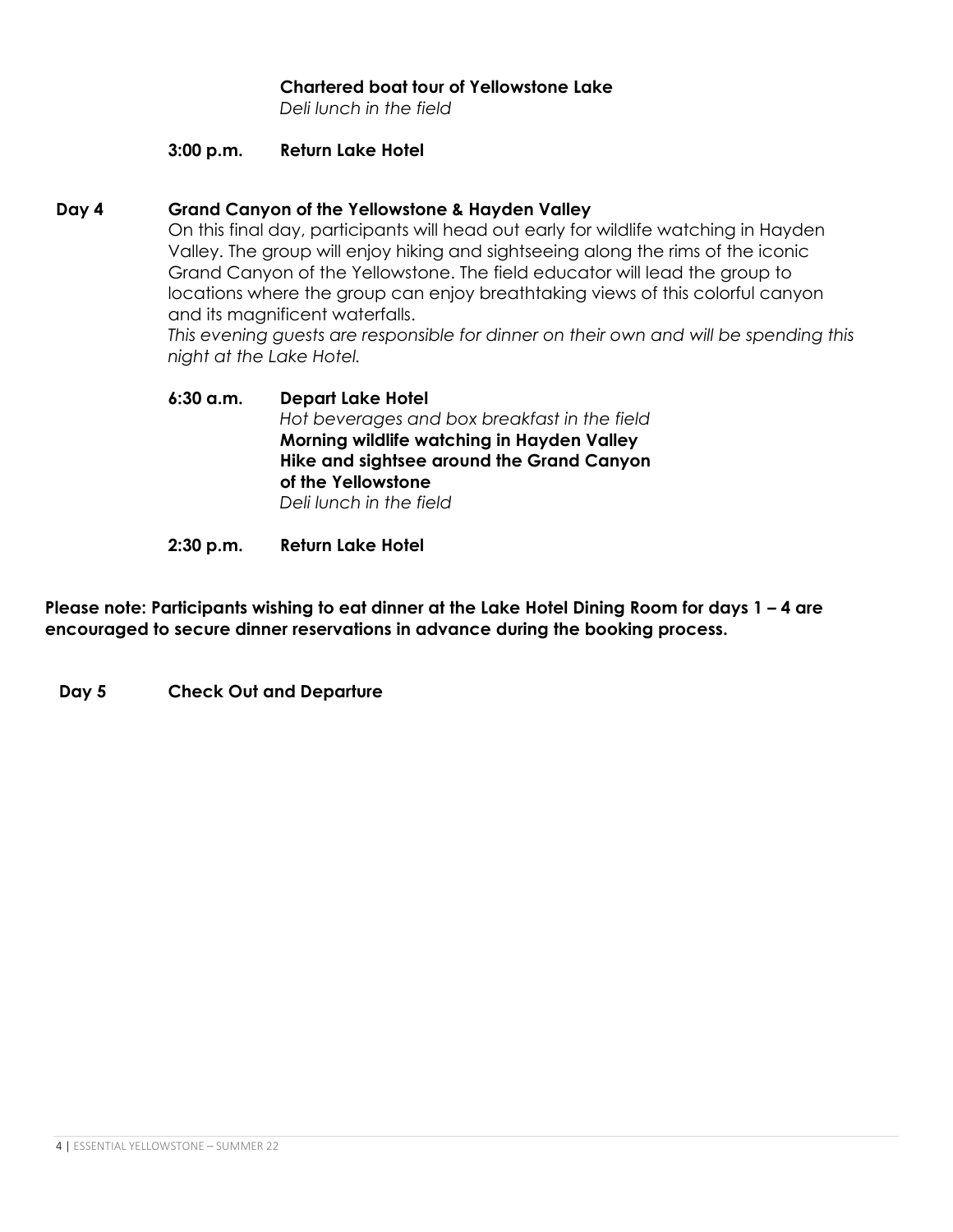# **ACTIVITY LEVEL**

### **How fit do you need to be?**

This program is rated *Level 2* on Yellowstone Forever's Activity Level Scale.

Participants should be prepared to hike up to 3 miles per day comfortably with elevation gains of up to 600 feet. Some off-trail hiking is possible. Most hikes will take place at elevations between 6,000 to 7,500 feet. Participants residing at lower elevations may want to arrive a day early to adjust to the altitude. To learn more about how specific medical conditions can be affected by Yellowstone's environment and our activities, please visit our site page on health information.

All field activities will be conducted as a group. If members of the group cannot participate in the day's activities, they need to let the educator know in advance.

**To participate in this program, each participant must fill out and sign a health questionnaire and assumption of risk waiver. Registrants receive a link to this form in their confirmation letter which is sent via e-mail. These forms must be completed and returned at least 30 days prior to the program start date.** 

## **CANCELLATION AND REFUND POLICY**

The following policies apply to Lodging & Learning packages. If you cancel:

- 60 days or more prior to the start of your package, 100% of the package cost will be refunded.
- 30 days or more prior to the start of your package, 50% of the package cost will be forfeited.
- If you cancel with fewer than 30 days before the start of your program, 100% of the package cost will be forfeited.

Please call the Yellowstone National Park Lodges Reservations Office at 307.344.7311 to cancel. **We recommend the purchase of travel insurance to help protect you against financial loss if you must cancel or interrupt your trip due to unforeseen circumstances.** 

## **WHOM TO CONTACT**

**For any questions, concerns, or additional information please contact the following:** 

- Reservations, lodging, food, and payment questions please contact Yellowstone National Park Lodges at reserve-ynp@xanterra.com 307-344-7311
- Program itinerary, health forms, and activity questions please contact Yellowstone Forever at institute@yellowstone.org or 406-848-2400 extension 3
- Road updates, park conditions, and general park information please contact Yellowstone National Park Service at https://www.nps.gov/yell/contacts.htm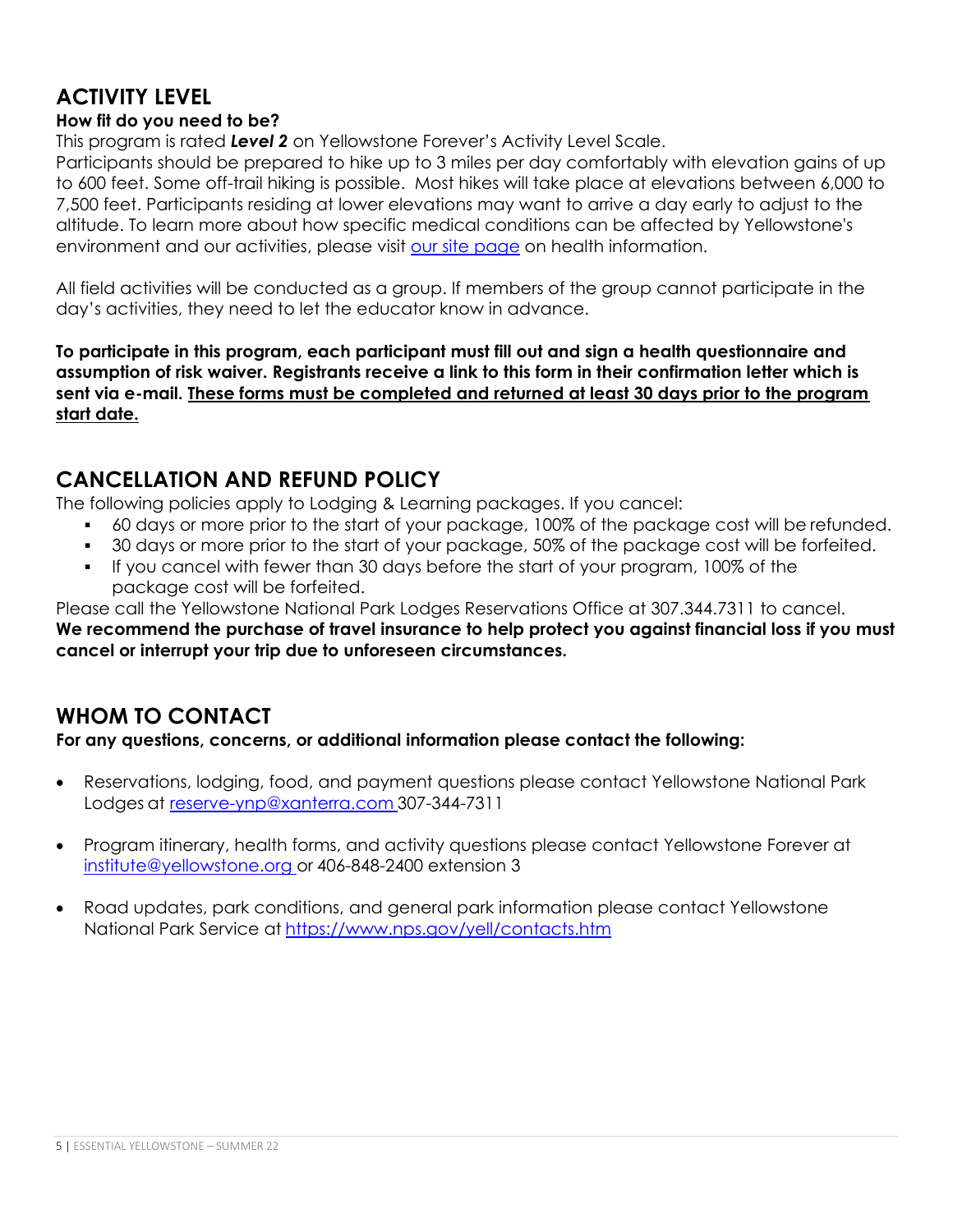# **COVID-19 HEALTH & SAFETY**

Yellowstone Forever continues to adopt appropriate sanitization measures as prescribed by the Centers for Disease Control and Prevention (CDC). Guests are encouraged to refer to this respected resource when making near-term travel plans.

Yellowstone Forever and Yellowstone Park Lodges are in frequent contact with local authorities and partners such as county health departments and the National Park Service to continually monitor the situation on a regional level. Both entities are closely monitoring government policy changes, CDC guidelines, government mandates, and public health advancements, and will continue to make changes as necessary and appropriate to operations.

These protocols have been updated as of March 2021, please visit our website: https://www.yellowstone.org/covid-19-health-safety/ for up-to-date protocols and information.

### **COVID-19 guidelines for program participants:**

- Program participants should stay home if they are feeling any COVID-19 symptoms.
- At orientation each participant will be asked the following screening questions. If a participant answers "yes" to any of these questions they will not be permitted to attend a Yellowstone Forever course.
	- $\circ$  "Have you had a fever of over 100.4  $\degree$ F or experienced shortness of breath or coughing in the last 10 days?"
	- o "Have you been in contact with any individual known to have tested positive for COVID-19 within the last 14 days?"
- Each participant will have their temperature taken upon arrival of each program day. If a participant has a fever, they will not be permitted on the program.
- All participants, instructors, and program volunteers are required to wear masks indoors and in vehicles. Masks will not be required during hikes but will be recommended during outdoor stops.
- Participants should bring their own mask(s).
- Participants will be asked to maintain 6-foot social distancing practices during the program.
- Driver and passengers are not allowed to eat or drink on the vehicle.
	- o Additionally, only the program instructors are permitted to serve lunch, snacks, and drinks to participants. No food or drink self-service will be available while on the program.
- Yellowstone Forever will use the largest-capacity vehicle available for each program to maximize space between participants during transport.
- Each vehicle will be disinfected before and after each trip.
- Only the educator leading the tour will be allowed to touch spotting scopes. Digiscoping (phone or tablet attached to a scope) will be used so that participants can view without touching the scope.
- Binoculars will not be loaned to participants. Participants will be encouraged to bring their own binoculars or purchase from the Park Store.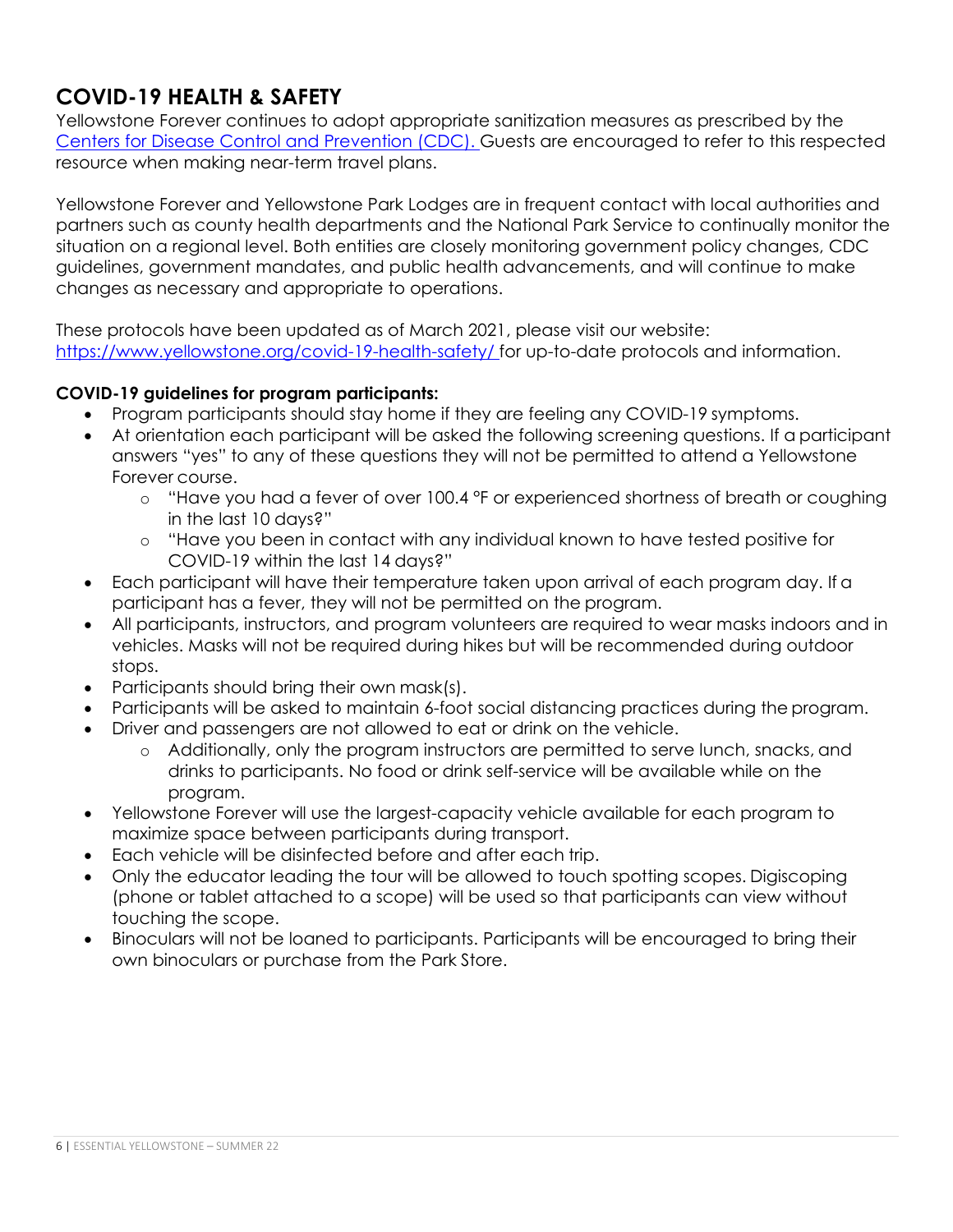# **GENERAL EQUIPMENT & CLOTHING LIST**

Much of the program time will be spent outdoors, and participants should be prepared for a variety of mountain weather conditions and temperatures. Appropriate clothing, equipment, and footwear are important. Summer temperatures can range from below freezing in the mornings to 85•Fahrenheit in the afternoons. The layered use of garments for protection against the wind, sun, and temperature extremes should guide clothing choices.

## **\*The field educator will be carrying a first aid kit, bear spray, and emergency communication device.**

### **Equipment:**

- **Mask,** facial masks will be required to wear in all vehicles and where social distancing cannot be adhered to (see Covid-19 Health & Safety information above for up-to-date information)
- **Hand Sanitizer**
- **Daypack,** with enough capacity to carry extra clothes, water, lunch, camera, binoculars, etc.
- **Water bottle,** participants will receive a Nalgene water bottle as a gift during the program orientation. Guests should always keep a minimum of one quart of water on hand to facilitate proper hydration.
- **Sunglasses**
- **Sunscreen/Lip protector,** sun at high altitude can burn unprotected skin quickly
- **Optics**; camera and binoculars

### **Clothing:**

- **Insulating underwear**, capilene, polypropylene, wool, or similar wicking fabric
- **Mid-weight insulating layer**, a light synthetic fleece or wool shirt/pullover
- **Heavyweight insulating layer,** wool, down, or heavy-weight fleece jacket
- **Waterproof and windproof outer layer,** lightweight and breathable, jackets and pants
- **Short-sleeve shirt,** cotton is okay in summer, but synthetic wicking shirts are ideal
- **Pants, synthetic hiking pants jeans are not recommended**
- **Hats**, both a brimmed sun hat and an insulating hat for cool weather
- **Gloves,** lightweight glove liners and a pair of wool/fleece gloves or mittens
- **Socks,** specifically designed for hiking, that wick moisture
- **Hiking boots that provide stability and traction,** make sure they are broken in, comfortable, and do not cause hot spots or blisters
- **Off-duty shoes**, sandals, athletic shoes, or other leisure footwear

## **SUGGESTED READING**

No prior reading is required, but participants might enjoy the following publications, that complement the program. Some of the publications are available at Yellowstone Forever's online store at shop.yellowstone.org Yellowstone Forever supporters receive a 15% discount and proceeds directly support the park.

- *Decade of the Wolf: Returning the Wild to Yellowstone. Smith, D.W. and G. Ferguson. 2005. Lyons Press, Guilford, CT.*
- *Searching for Yellowstone: Ecology and Wonder in the Last Wilderness. Schullery, P. 1999. First Mariner Books, Houghton Mifflin Co., New York, NY.*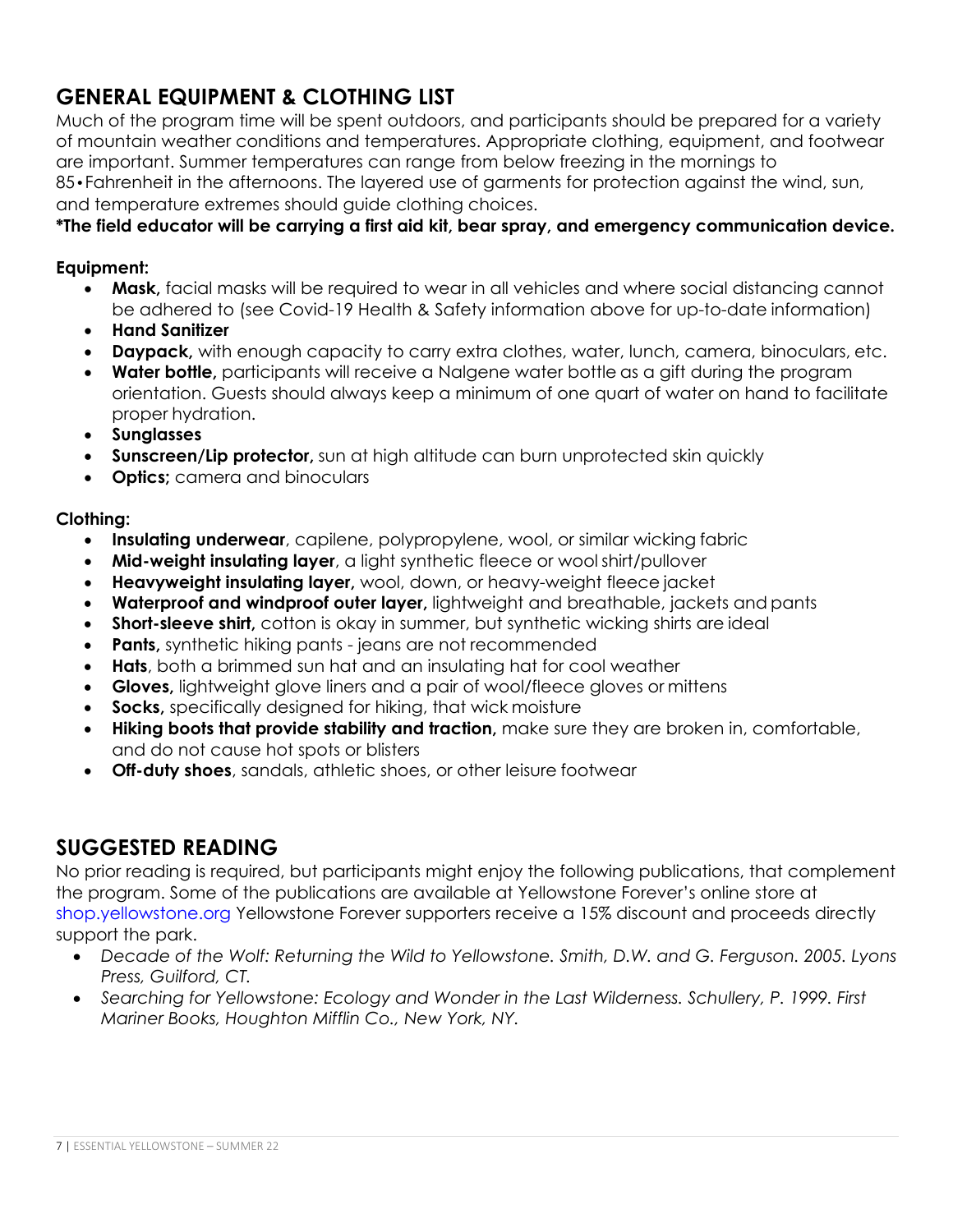# **ABOUT YELLOWSTONE FOREVER**

### **Park Stores**

Yellowstone Forever park stores feature more than 900 books, maps, and videos to help participants plan their visit, along with a wide selection of shirts, hats, and other logo items. Yellowstone Forever supporters receive a 15% discount on merchandise online or at any of the locations in and around Yellowstone. Proceeds directly support Yellowstone.

Visit: shop.yellowstone.org

### **Supporter Program**

Yellowstone Forever supporters directly fund visitor education and park preservation. Benefits include:

- Seasonal lodging discounts throughout Yellowstone National Park.
- 15% discount on merchandise at all Park Stores locations, including the online store, Yellowstone National Park Lodges gift shop and Yellowstone General Stores. Exclusions apply.
- Discounts at over 400 participating public land stores across the country. For a list of participating organizations visit: www.publiclandsalliance.org
- A library card for the Yellowstone Heritage and Research Center.

If participants are not yet a supporter of Yellowstone Forever, an introductory membership (one year) to Yellowstone Forever is included with the tuition. For more information, visit: yellowstone.org/donate.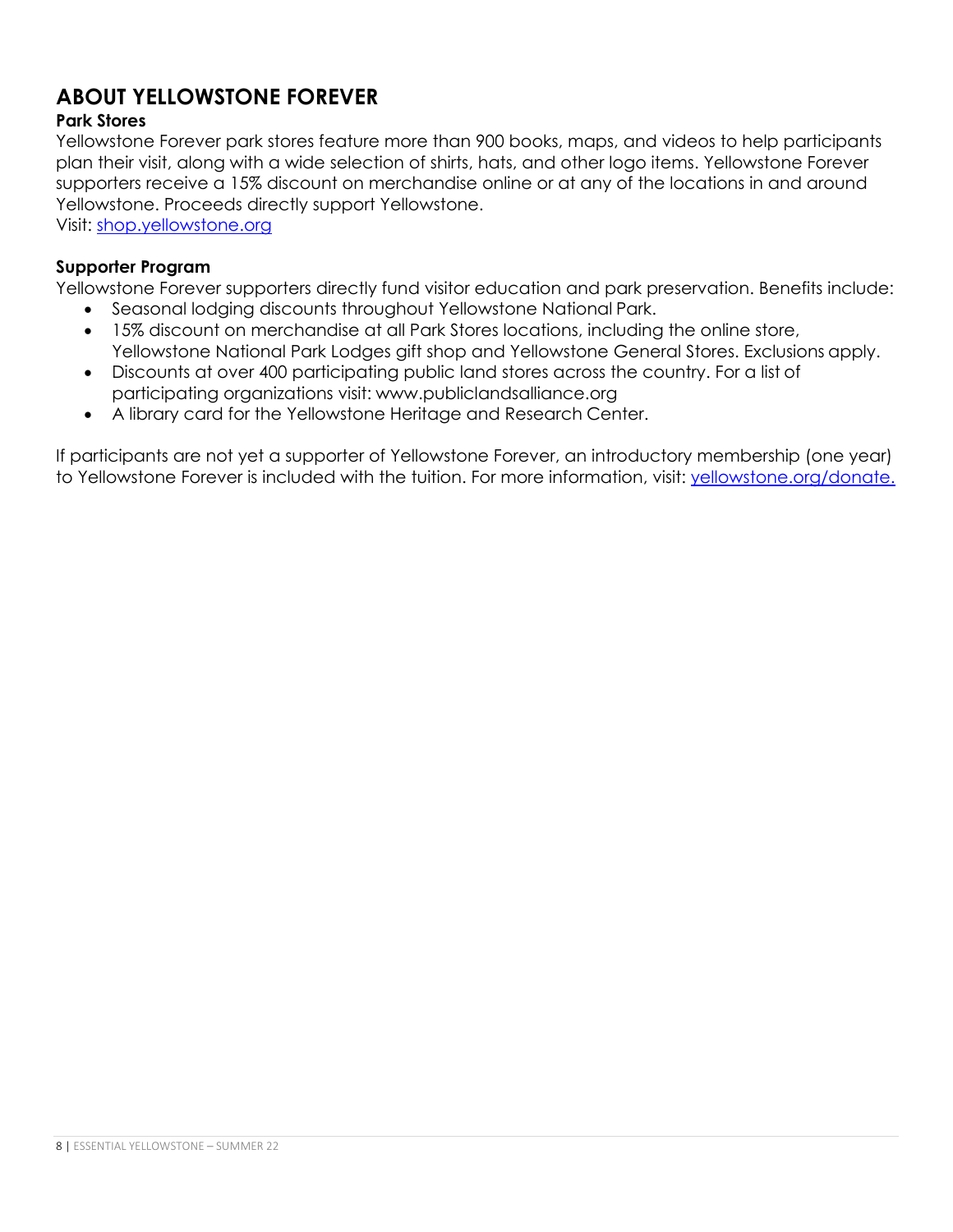## **CODE OF ETHICS**

Yellowstone Forever is committed to demonstrating a high standard of appropriate and ethical behavior in Yellowstone. As a participant on a Yellowstone Forever program, participants will adhere to the following Code of Ethics. In addition to the ethics highlighted below, the Yellowstone Forever abides by all National Park Service rules and regulations, in addition to practicing Leave No Trace guidelines for traveling responsibly in the wilderness.

**Observing wildlife:** Groups will do their best to have as little impact on wildlife as possible. Animals will be observed from a distance, using high-powered spotting scopes to help keep the group presence from affecting their behavior. Participants should not expect to get close-up photographs of wildlife. Yellowstone Forever adheres to National Park Service regulations by keeping a minimum distance of 25 yards from bison, elk, bighorn sheep, deer, moose, coyotes, and nesting birds and 100 yards from bears and wolves. Wildlife will not be enticed with food, animal calls, or any actions that change their behavior.

**Leave what you find:** It is illegal to remove natural or cultural artifacts (plants, animals, bones, rocks, etc.) from Yellowstone. Yellowstone Forever educators have permission from the National Park Service to manipulate plants, rocks, bones, etc. for educational purposes and will return them to their natural positions and locations.

**General etiquette:** Yellowstone Forever groups will be considerate of other visitors and respect the quality of their experience. Voices and vehicle sounds carry great distances and affect both wildlife and people—remaining silent or very quiet while watching wildlife lets the sounds of Yellowstone (including wolf howls) prevail.

**Roads and vehicles:** Expect wildlife on the road, and drive at or below the posted park speed limits. When stopping to observe wildlife or other park features, Yellowstone Forever field educators will move vehicles entirely off the road. If there is no safe pullout available, educators will drive to the next safe place and walk back to observe the wildlife. Yellowstone Forever will not stop in the middle of the road and should a traffic jam develop because of the group's activities, the activity will cease.

**Properly dispose of waste:** Participants will pack out all trash, leftover food, and litter. Field Educators will discuss techniques for properly disposing of human waste in the field.

**Traveling lightly:** When hiking or walking in Yellowstone, groups will use existing trails and boardwalks. Hikers will follow appropriate techniques when walking off-trail - walking around muddy or wet places in the trail increases erosion and negatively affects the resource; proper equipment is essential to hiking ethically. Participants should come adequately prepared with the equipment listed for the program and should expect to walk through mud, snow, or puddles in the trail.